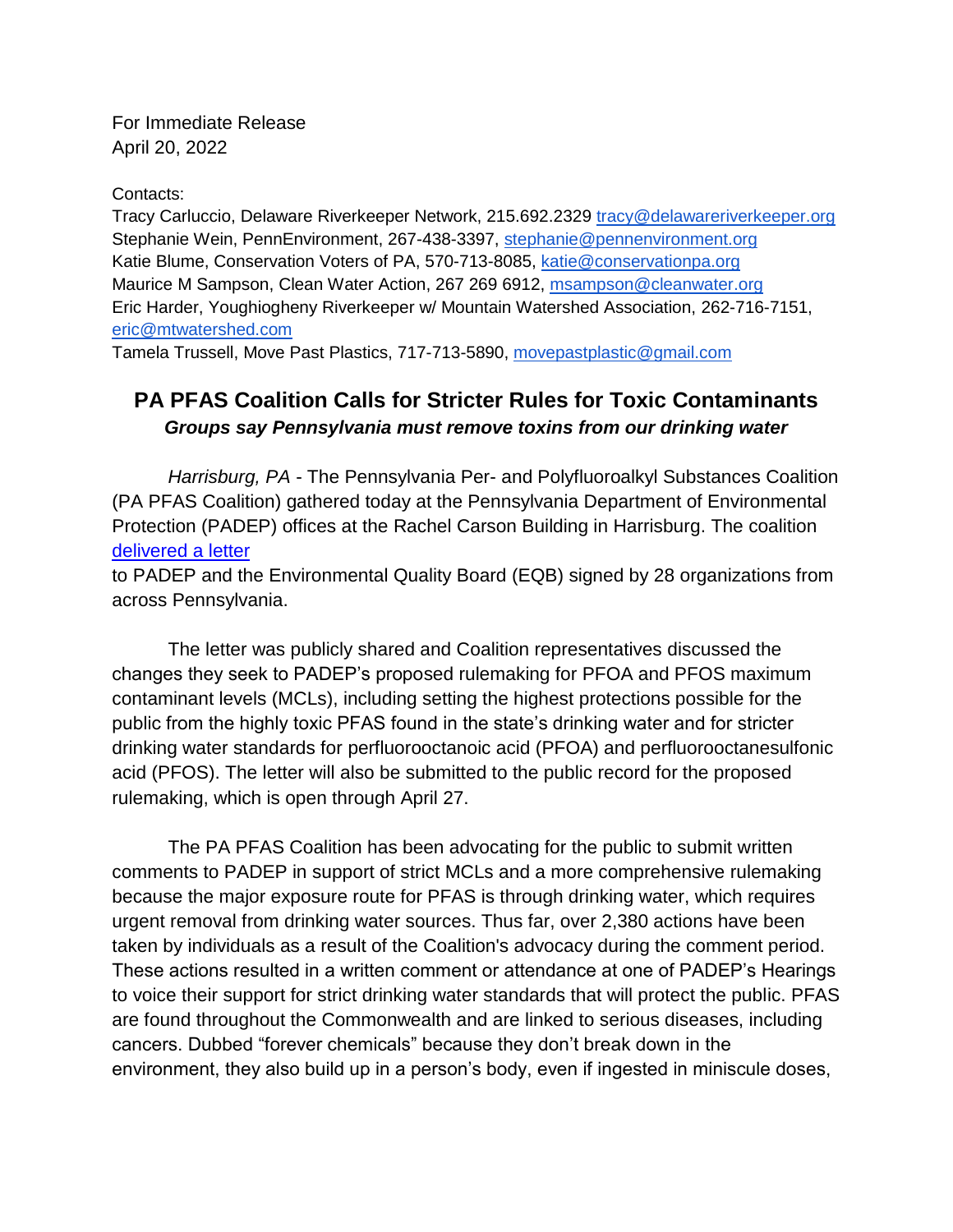increasing the risk of developing diseases correlated with PFOA and PFOS and other PFAS.

The letter to PADEP, in brief summary, advocates:

- more protective maximum contaminant levels (MCLs) for PFOA and PFOS than the proposed 14 ppt for PFOA and 18 ppt for PFOS;
- more PFAS compounds to be included in the rulemaking, requiring they also be removed from drinking water;
- all wells in the state to be covered by the safe drinking water standards, including individual private water wells;
- comprehensive and ongoing water supply monitoring for PFAS to continue regardless of current sampling result;
- the MCLs to be implemented much sooner than the 2 to 3 years that is proposed.

"PA has a serious PFAS drinking water contamination problem that can't be ignored. We have a right to clean drinking water that doesn't endanger our health. Until PADEP adopts mandatory safe drinking water standards that require these highly toxic "forever chemicals" to be removed from our water, people are at risk to develop the devastating diseases that are linked to them. We need the strictest, most protective standards adopted as swiftly as possible," **said Tracy Carluccio, Deputy Director, Delaware Riverkeeper Network.**

"Clean drinking water is essential to good health–and good health is priceless,'' **said Maurice Sampson, Eastern Pennsylvania Director, Clean Water Action,** "The MCL should aspire to meet that standard, implemented in months, not years and maintained with a rigorous monitoring protocol. No public or private drinking water system should be exempt. Anything less is unacceptable."

"PFAS describes a class of thousands of chemicals, many of which are known to be harmful to human health," **said Stephanie Wein, Clean Water Advocate at PennEnvironment.** "PFOS and PFOA are just the tip of a toxic iceberg and we need to address the entire class of PFAS chemicals - especially those already found in Pennsylvania's environment - not solely these two."

**"**Pennsylvanians need to feel confident that our drinking water is safe and soils are free of dangerous contaminants that never disintegrate. We call on the DEP to set strict limits on PFAS contamination," **said Jim Wylie, Sierra Club of Pennsylvania, Conservation Co-Chair.**

"These proposed standards focus more on the cost of regulating PFAS in drinking water, rather than the negative health and environmental outcomes that will result from them. All Pennsylvanians deserve more protective standards that are in line with the recommendations made by toxicologists and epidemiologists," **said Katie Blume, Conservation Voters of PA, Political Director.**